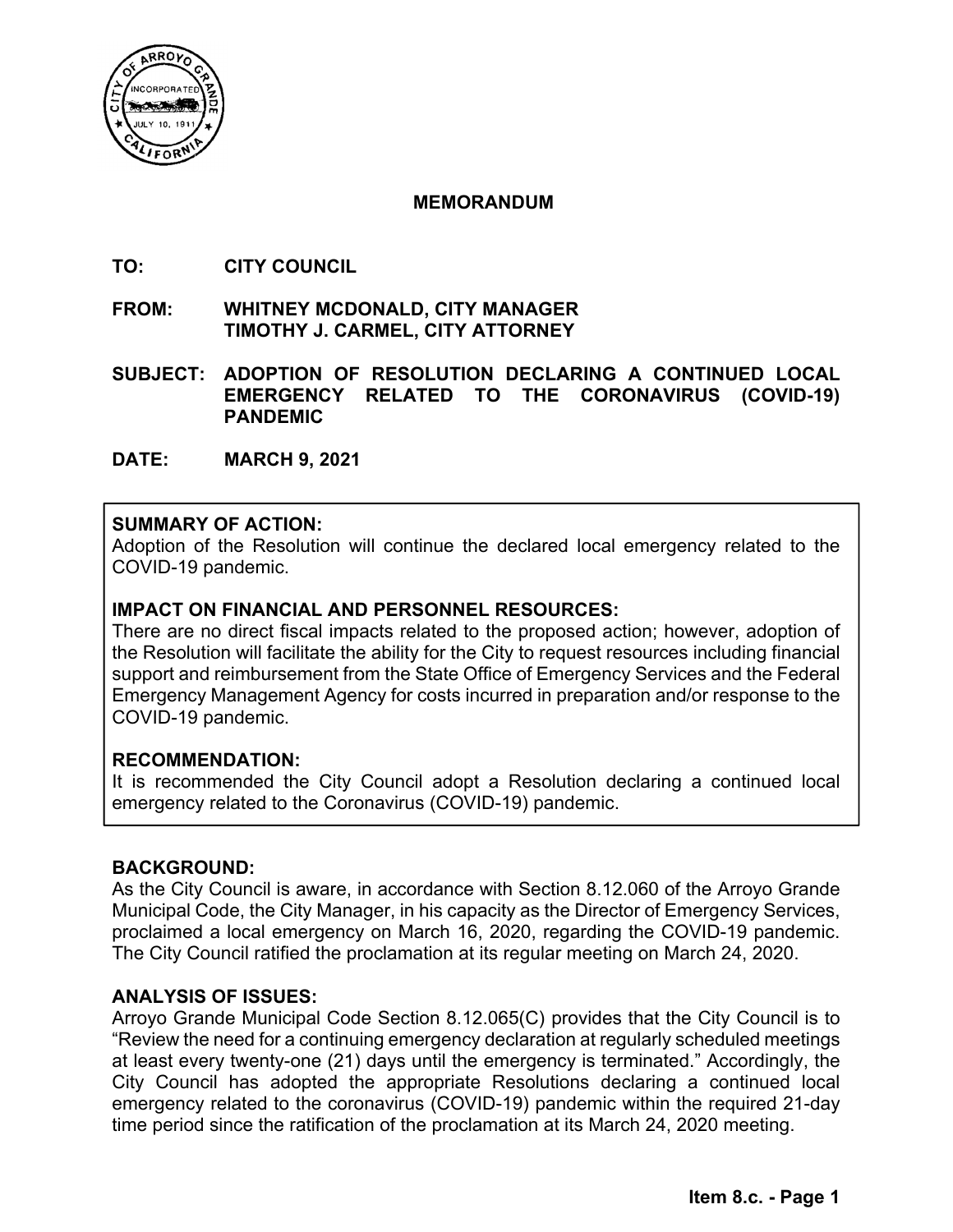# **CITY COUNCIL ADOPTION OF RESOLUTION DECLARING A CONTINUED LOCAL EMERGENCY RELATED TO THE CORONAVIRUS (COVID-19) PANDEMIC MARCH 9, 2021 PAGE 2**

This item is being presented to the City Council to satisfy the requirements of Section 8.12.065(C). Given the ongoing state of emergency proclaimed by the Governor, the ongoing public health orders issued by the State and local public health officers, and the ongoing work required of City staff to respond to the pandemic and these proclamations and orders, it is recommended that the City Council adopt the Resolution declaring the need to continue the emergency declaration.

# **ALTERNATIVES:**

The following alternatives are provided for the Council's consideration:

- 1. Adopt the Resolution declaring the need to continue the declared local emergency; or
- 2. Provide other direction to staff.

# **ADVANTAGES:**

Adoption of the Resolution will satisfy the requirement of the Arroyo Grande Municipal Code regarding the periodic review of the declared local emergency related to the COVID-19 pandemic.

# **DISADVANTAGES:**

No disadvantages have been identified to adopting the Resolution.

# **ENVIRONMENTAL REVIEW:**

Not required.

# **PUBLIC NOTIFICATION AND COMMENTS:**

The Agenda was posted at City Hall and on the City's website in accordance with Government Code Section 54954.2.

Attachment:

1. Draft Resolution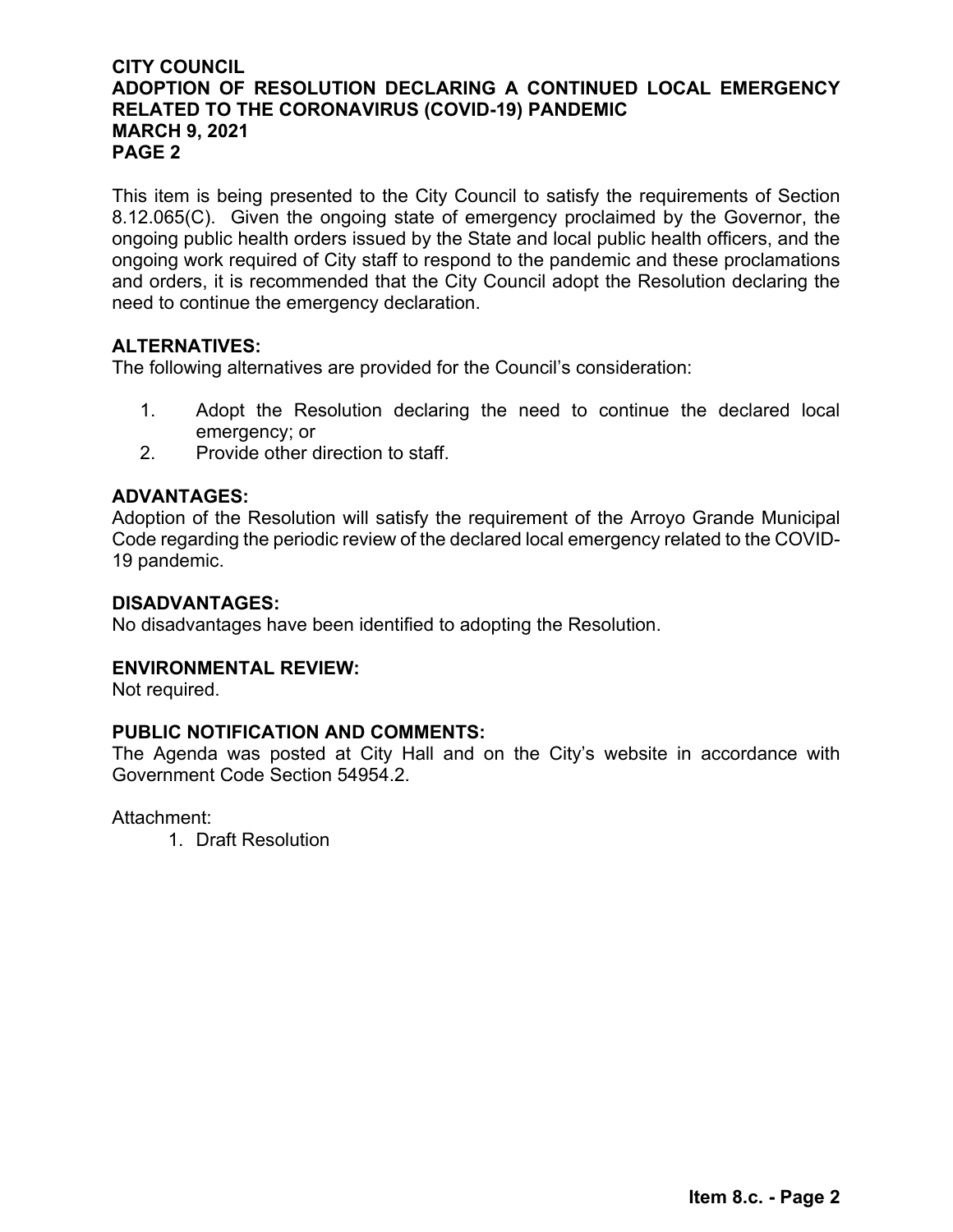### **RESOLUTION NO.**

### **A RESOLUTION OF THE CITY COUNCIL OF THE CITY OF ARROYO GRANDE DECLARING A CONTINUED LOCAL EMERGENCY RELATED TO THE CORONAVIRUS (COVID-19) PANDEMIC**

**WHEREAS,** in accordance with Section 8.12.060 of the Arroyo Grande Municipal Code the City Manager, in his capacity as the Director of Emergency Services proclaimed a local emergency on March 17, 2020, regarding the COVID-19 pandemic; and

**WHEREAS,** the City Council ratified the emergency proclamation through adoption of Resolution No. 4974 at its regular meeting on March 24, 2020; and

**WHEREAS,** Arroyo Grande Municipal Code Section 8.12.065(C) provides that the City Council is to review the need for a continuing emergency declaration at regularly scheduled meetings at least every twenty-one (21) days until the emergency is terminated; and

**WHEREAS,** the City Council has adopted Resolutions declaring a continued local emergency related to the coronavirus (COVID-19) pandemic on April 14, April 28, May 12, May 26, June 9, June 23, July 14, August 11, August 25, September 8, September 22, October 13, October 27, November 10, November 24, December 8, 2020, January 12, January 26, February 9; and February 23, 2021; and

**WHEREAS,** the Secretary of Health and Human Services Director issued a Determination that a Public Health Emergency Exists and has existed as of January 27, 2020; and

**WHEREAS,** the President of the United States declared a State of National Emergency; the Governor of the State of California has proclaimed a State of Emergency for the State of California and issued Executive Orders and direction regarding measures to mitigate the spread of cases of COVID-19 within the State of California; the San Luis Obispo County Emergency Services Director has proclaimed a local emergency; and the San Luis Obispo County Public Health Director has declared a public health emergency related to the spread of cases of COVID-19 within the State of California and all recitals set forth therein, are included as though fully set forth herein; and

**WHEREAS,** on March 16, 2020, the Governor of the State of California issued Executive Order N-28-20, which suspends any State law that would preempt or otherwise restrict a local government's exercise of its police powers to impose substantive restrictions on residential or commercial evictions based on nonpayment of rent, or a foreclosure, arising out of a substantial decrease in household or business income or substantial out-ofpocket medical expenses caused by the COVID-19 pandemic, or any local, state, or federal government response to COVID-19 that is documented; and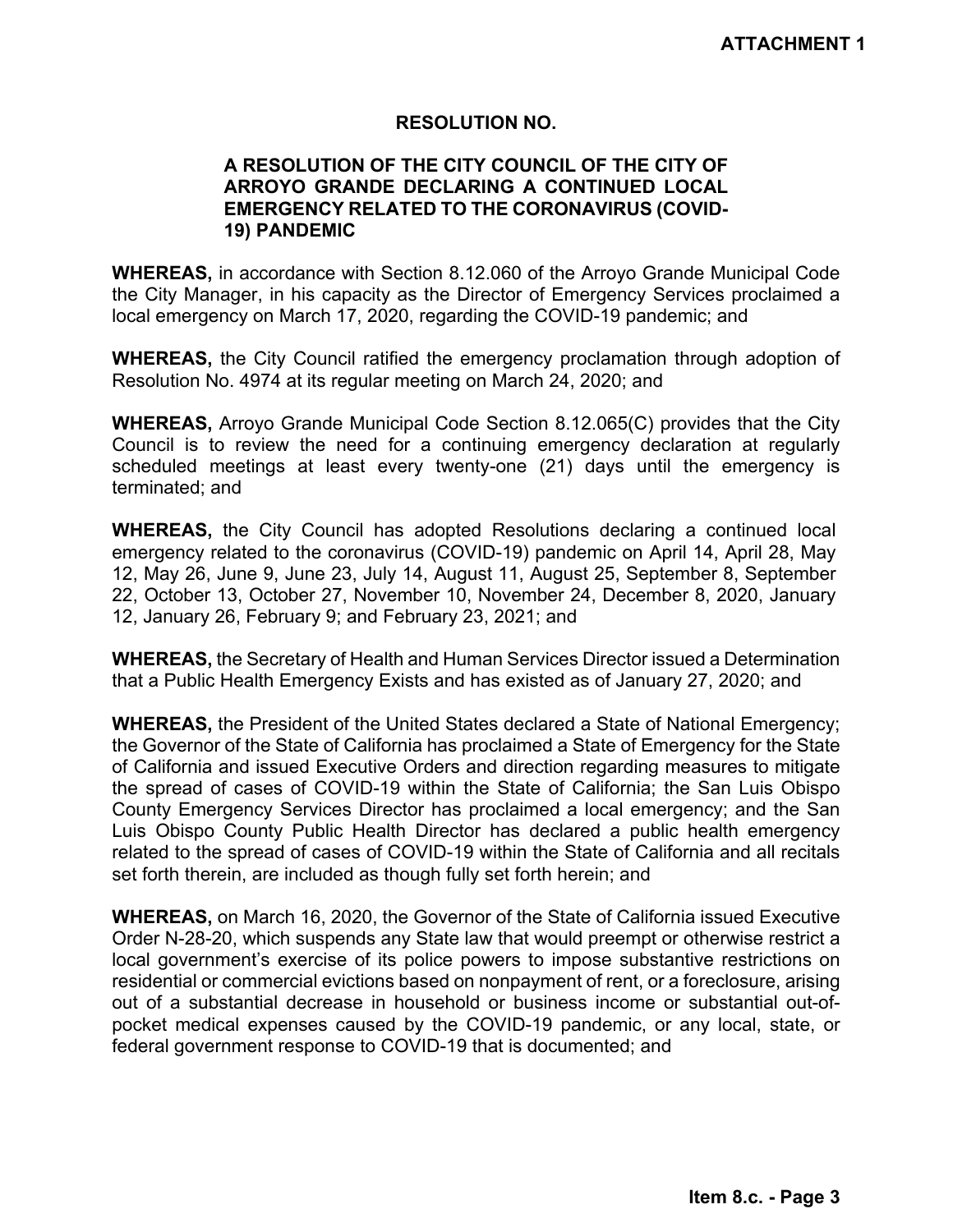### **RESOLUTION NO. PAGE 2**

**WHEREAS,** on March 19, 2020, the Governor issued Executive Order N-33-20, including the Order of the State Public Health Officer mandating all individuals living in the State of California to stay home or at their place of residence except as needed to maintain continuity of operations of the federal critical infrastructure sectors, as outlined at https://www.cisa.gov/identifying-critical-infrastructure-during-covid-19; and

**WHEREAS,** the COVID-19 pandemic continues to spread rapidly worldwide and in the U.S., continuing to present an immediate and significant risk to public health and safety, and resulting in serious illness or death to vulnerable populations, including the elderly and those with underlying health conditions.

**NOW, THEREFORE, BE IT RESOLVED** by the City Council of the City of Arroyo Grande that:

- 1. All recitals set forth above, are true, correct and incorporated herein.
- 2. A local emergency is declared to continue to exist throughout the City of Arroyo Grande, and the City has been undertaking, and will continue through termination of this emergency to undertake necessary measures and incur necessary costs, which are directly related to the prevention of the spread of COVID-19 and are taken in furtherance of: the Secretary of Health and Human Services' determination that a public health emergency has existed since January 27, 2020; the Governor's Proclamation of a State of Emergency on March 4, 2020; the President of the United States' Declaration of a National Emergency on March 13, 2020; the County Emergency Services Director's Proclamation of Local Emergency and the County Public Health Director's Declaration of a Public Health Emergency on March 13, 2020; and the City Director of Emergency Services' Proclamation of Local Emergency on March 17, 2020; and related orders and directives.

On motion of Council Member \_\_\_\_\_\_\_\_\_\_\_\_\_\_\_\_\_\_\_\_\_\_, seconded by Council Member \_\_\_\_\_\_\_\_\_\_\_\_\_\_\_\_\_\_\_\_\_\_\_\_\_\_, and by the following roll call vote, to wit:

#### **AYES: NOES: ABSENT:**

The foregoing Resolution was approved this  $9<sup>th</sup>$  day of March, 2021.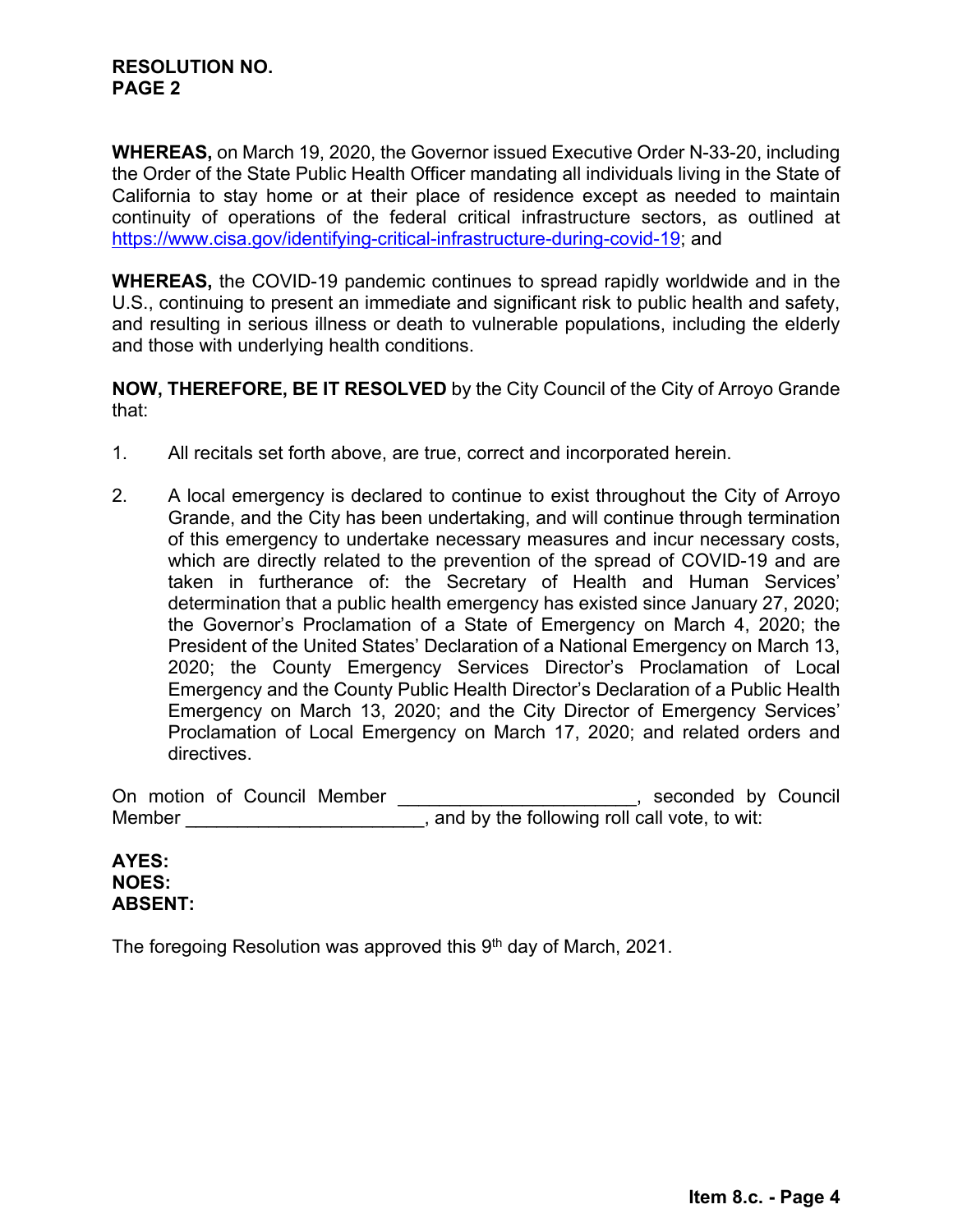**RESOLUTION NO. PAGE 3**

**\_\_\_\_\_\_\_\_\_\_\_\_\_\_\_\_\_\_\_\_\_\_\_\_\_\_\_\_\_\_\_\_\_\_\_\_\_\_ CAREN RAY RUSSOM, MAYOR** 

**ATTEST:** 

**JESSICA MATSON, CITY CLERK** 

**\_\_\_\_\_\_\_\_\_\_\_\_\_\_\_\_\_\_\_\_\_\_\_\_\_\_\_\_\_\_\_\_\_\_\_\_\_\_\_** 

**APPROVED AS TO CONTENT:** 

**\_\_\_\_\_\_\_\_\_\_\_\_\_\_\_\_\_\_\_\_\_\_\_\_\_\_\_\_\_\_\_\_\_\_\_\_\_\_ WHITNEY MCDONALD, CITY MANAGER** 

**APPROVED AS TO FORM:** 

**\_\_\_\_\_\_\_\_\_\_\_\_\_\_\_\_\_\_\_\_\_\_\_\_\_\_\_\_\_\_\_\_\_\_\_\_\_ TIMOTHY J. CARMEL, CITY ATTORNEY**